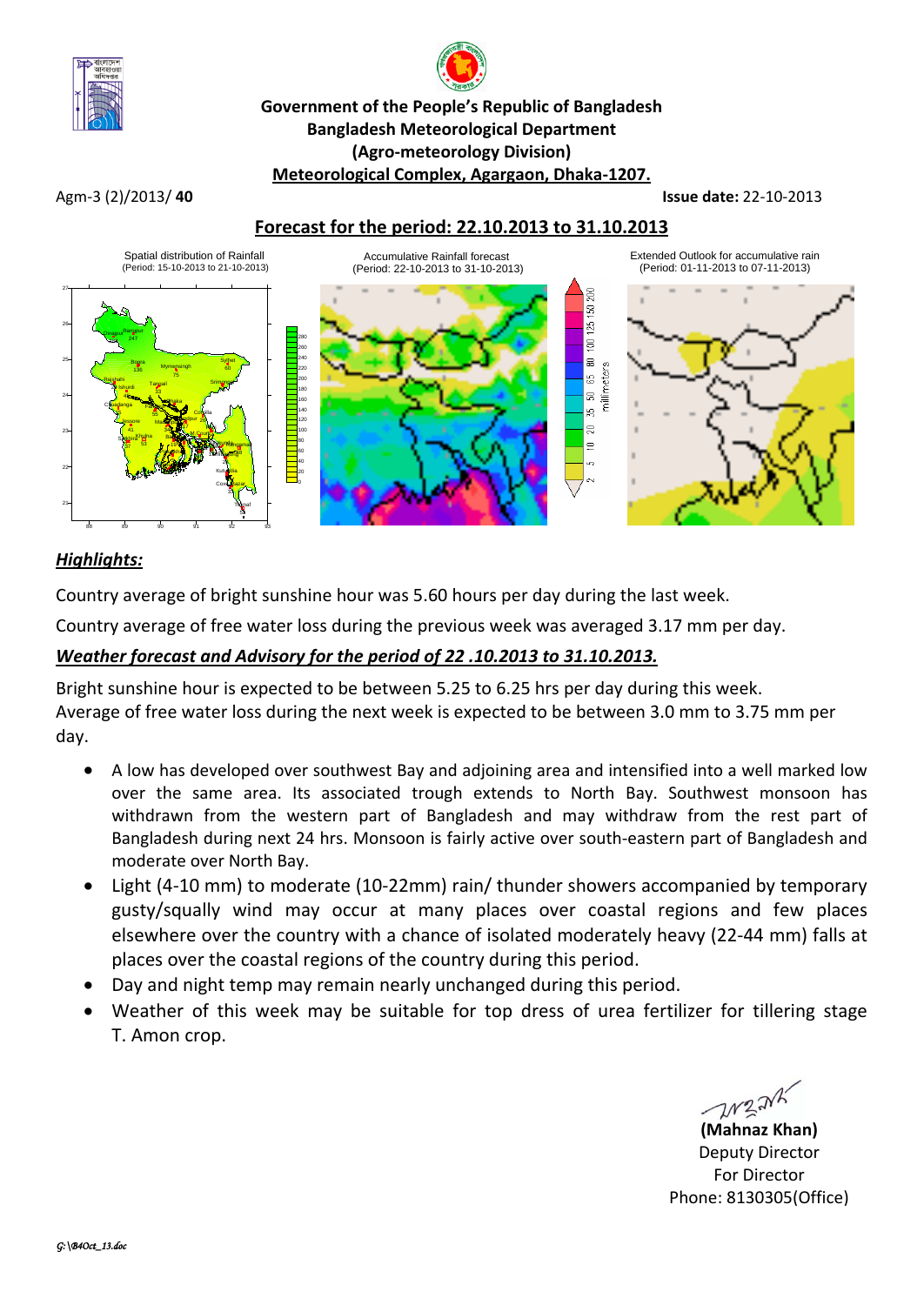#### N.B-Visit Website - www.bmd.gov.bd for digital map of weekly rainfall forecast.



## **Bangla Version**

#### প্ৰধান বৈশিষ্ট্য সমুহঃ-

গত সপ্তাহে দেশের দৈনিক উজ্জল সূর্যকিরণ কালের গড় ৫.৯৮ ঘন্টা ছিল । গত সপ্তাহে দেশের দৈনিক বাষ্পীভবনের গড় ৩.১৭ মিঃ মিঃ ছিল।

## আবহাওয়া পূর্বাভাসঃ-২২-১০-২০১৩ থেকে ৩১-১০-২০১৩ ইং পর্যন্ত।

এ সপ্তাহে দৈনিক উজ্জল সূৰ্য কিৱণ কাল থেকে ঘন্টার মধ্যে থাকতে পারে । আগামী সপ্তাহের বাষ্পীভবনের দৈনিক গড মান । মিঃমিঃ থেকে । মিঃমিঃ থাকতে পারে।

- দক্ষিণ-পশ্চিম বঙ্গোপসাগর ও তৎসংলগ্ন এলাকায় একটি লঘুচাপ সৃষ্টি হয়েছে এবং একই এলাকায় এটি আরও জোরদার হয়ে সুস্পষ্ট লঘুচাপে পরিনত হয়েছে। এর বর্ধিতাংশটি উত্তর বঙ্গোপসাগর পর্যন্ত বিস্তৃত। বাংলাদেশের পশ্চিমাঞ্চল হতে দক্ষিণ-পশ্চিম মৌসুমী বায়ু প্রবাহ সরে গিয়েছে এবং পরবর্তী ২৪ ঘন্টার মধ্যে বাংলাদেশের অবশিষ্ট অঞ্চল থেকে সরে যাওয়ার সম্ভাবনা রয়েছে। বাংলাদেশের দক্ষিণ-পূর্বাঞ্চলে মৌসমী বায়ু প্রবাহ মোটামুটি সক্রিয় এবং উত্তর বঙ্গোপসাগরের মাঝারী ধরনের রয়েছে।
- এ সময়ে উপকূলীয় অঞ্চলের অনেক স্থানে এবং দেশের অন্যত্র কিছু কিছু স্থানে অস্থায়ী ভাবে দমকা অথবা ঝড়ো হাওয়াসহ হাল্কা (৪-১০ মিঃ মিঃ) থেকে মাঝারী (১০-২২মিঃমিঃ) ধরণের বৃষ্টি অথবা বজ্রবৃষ্টি হতে পারে, সে সাথে উপকূলীয় অঞ্চলে কোথাও কোথাও বিক্ষিপ্তভাবে মাঝারী ধরনের ভারী ( ২২-৪৪ মিঃ মিঃ) বর্ষণ হতে পারে।
- এ সময়ে দিন ও রাতের তাপমাত্রা প্রায় অপরিবর্তীত থাকতে পারে ।
- এ সময়ের আবহাওয়া টিলারিং ধাপে থাকা রোপা আমন ধানে ইউরিয়া সারের উপরি প্রয়োগের উপযোগী থাকতে পারে।

**WEAK** 

(মাহ্নাজ খান) উপ-পরিচালক পরিচালকের পক্ষে ফোনঃ ৮১৩০৩০৫(দপ্তর)

বিঃ দ্রঃ- পূর্বাভাসের ডিজিটাল map দেখতে visit করুন- www.bmd.gov.bd